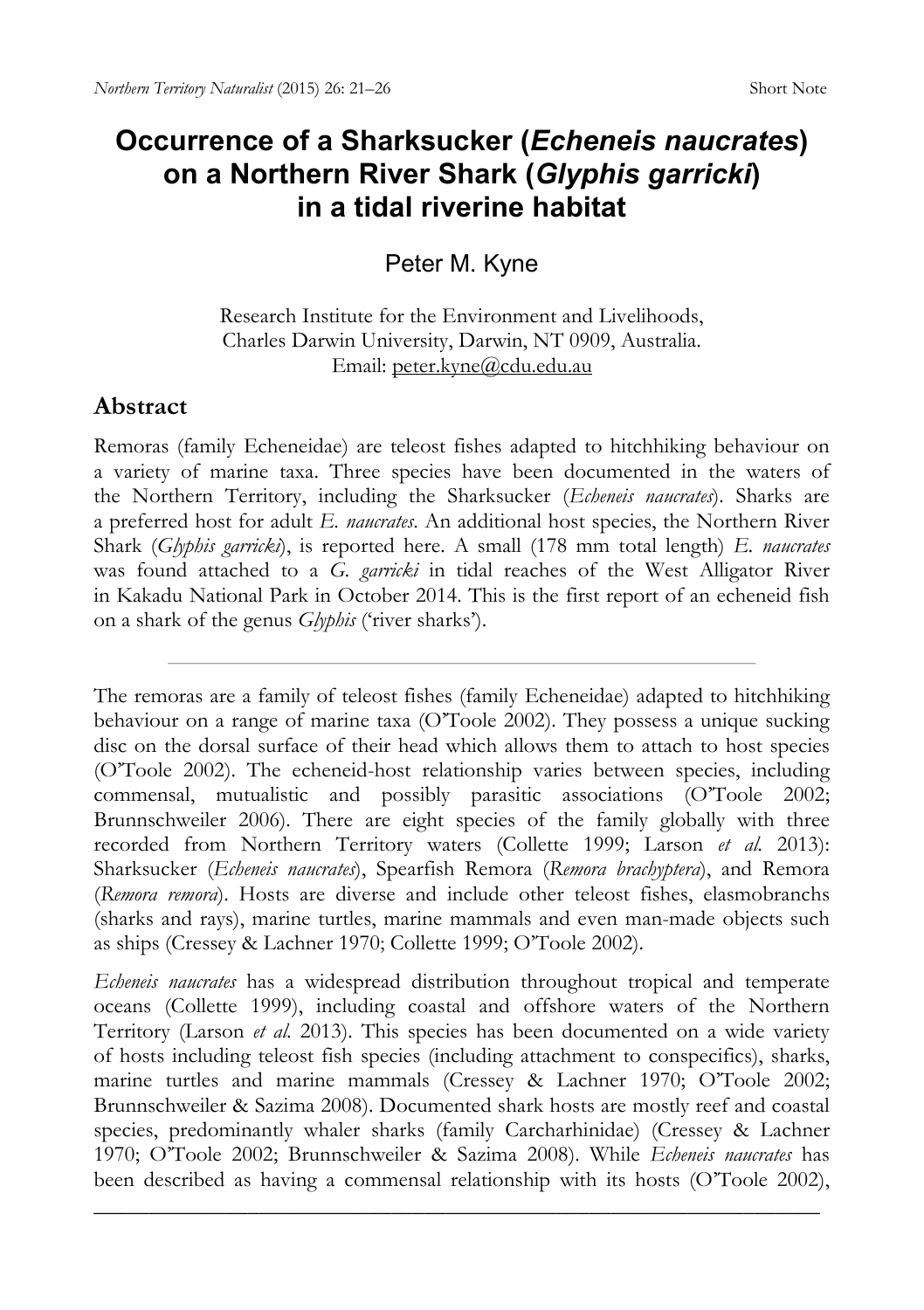Brunnschweiler (2006) suggested that in fact the relationship should be described as a 'subtle host-parasite interaction', with the costs to the host suggested to outweigh the benefits (Brunnschweiler 2006; Brunnschweiler & Sazima 2008).

The river sharks (family Carcharhinidae; genus *Glyphis*) are euryhaline sharks found in the tropical Eastern Indian-Western Pacific region. All five described species are threatened with extinction with restricted ranges and small population sizes, and their ecology is generally poorly-known. The Northern River Shark (*Glyphis garricki*) (Figure 1) is found in northern Australia with three known populations centres: (1) river drainages of the Van Diemen Gulf, Northern Territory; (2) King Sound, Western Australia; and (3) Joseph Bonaparte Gulf/Cambridge Gulf and associated rivers, Western Australia (Pillans *et al.* 2010). Additionally, the species has been recorded from southern Papua New Guinea (Compagno *et al.* 2008), but there is little information on its distribution and occurrence there.



**Figure 1.** Northern River Shark (*Glyphis garricki*), South Alligator River, Northern Territory. (Peter M. Kyne)

Here, the first documented occurrence of an echeneid species on a river shark (*Glyphis* species) is reported, adding to the list of recorded host species, and also representing a rare record of *Echeneis naucrates* from a tidal river.

During surveys for river sharks on the West Alligator River in Kakadu National Park, Northern Territory, an echeneid fish was found attached to a *Glyphis garricki* caught by hook and line on 14 October 2014. The specimen (Figure 2) was identified as *Echeneis naucrates* based on the elongate body, dark longitudinal lateral band bordered by white on each side of the body, and the large sucking disc with 22 laminae (Figure 3), which falls within the range for *E. naucrates* (21-28 laminae) (Collette 1999). The individual was 178 mm total length (TL) and 153 mm standard length. The specimen was deposited in the fish collection of the Museum and Art Gallery of the Northern Territory with registration number S.17843-001.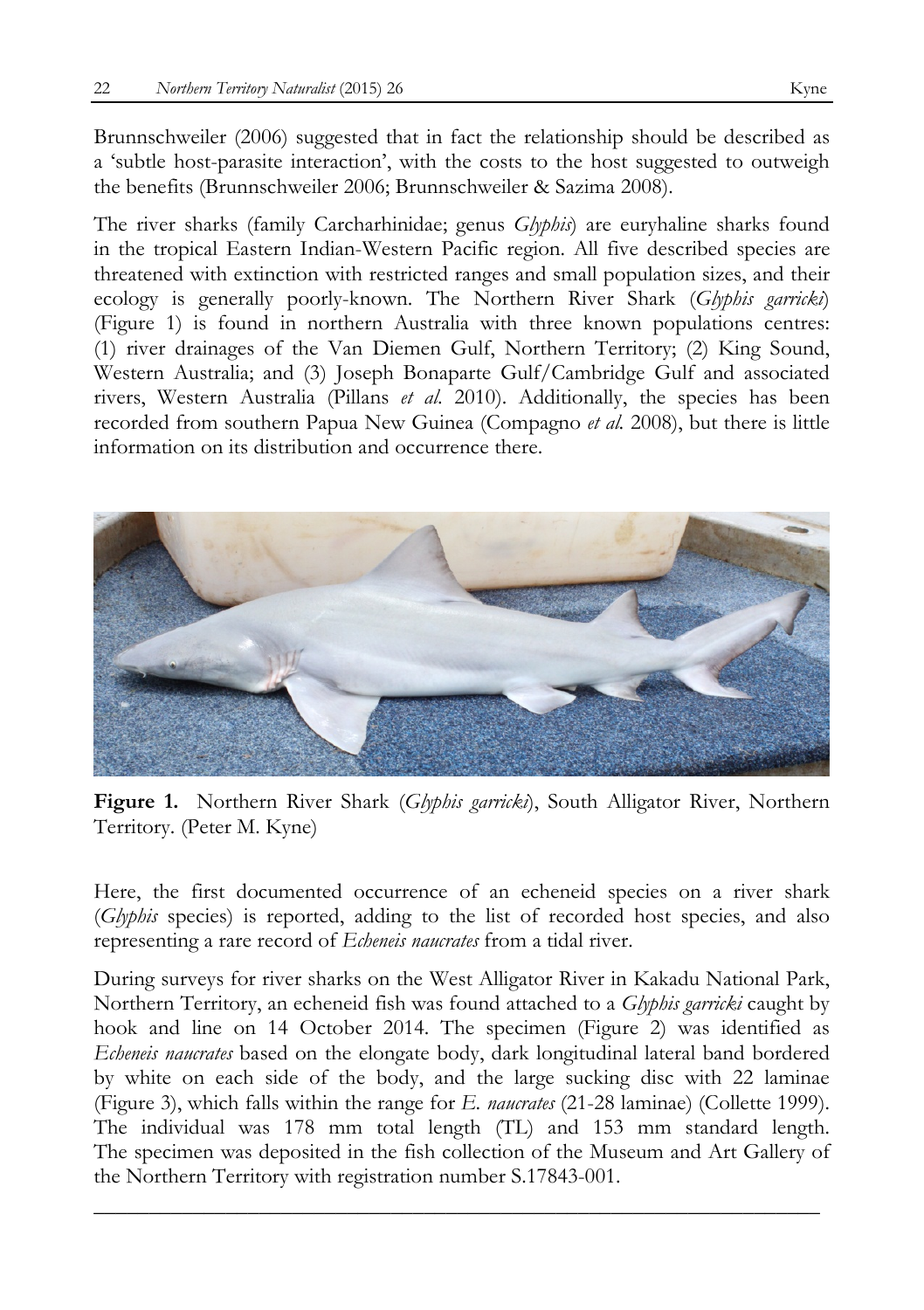

**Figure 2.** Sharksucker (*Echeneis naucrates*) collected from a Northern River Shark (*Glyphis garricki*) host in the West Alligator River, Kakadu National Park, Northern Territory. (Michael Hammer)

**Figure 3.** Detail of sucking disc on the head of a Sharksucker (*Echeneis naucrates*) collected from a Northern River Shark (*Glyphis garricki*) host in the West Alligator River, Kakadu National Park, Northern Territory. (Peter M. Kyne)

The host shark was an immature male *Glyphis garricki* with the following measurements: 840 mm TL, 725 mm fork length and 660 mm precaudal length. The shark was assessed as immature on account of its short and non-calcified claspers (17 mm clasper length outer, 43 mm clasper length inner). The shark was tagged and released at the site of capture as part of a broader study (see Kyne 2014). Host capture location was 12.38007°S, 132.25824°E and capture depth was 8.5 m. Capture location was approx. 26 km upstream of the mouth of the West Alligator River (Figure 4). Water quality parameters at the site of capture were: water temperature 29.8 °C; salinity 31.3 [salinity was measured using electrical conductivity (*practical salinity scale 1978* – PSS-78)]; and turbidity 487 NTU.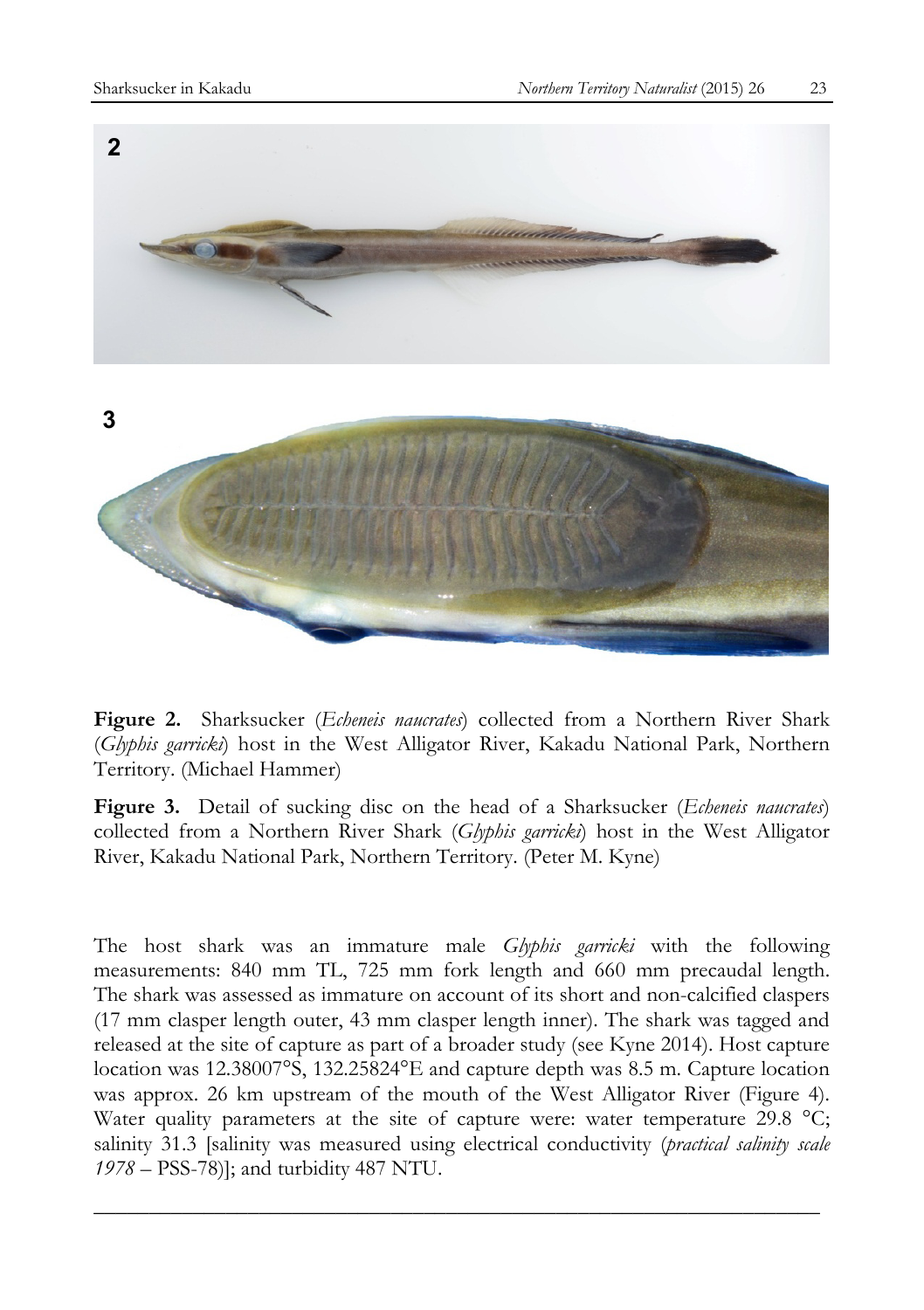

**Figure 4.** Capture location (black star) of Northern River Shark (*Glyphis garricki*) host with Sharksucker (*Echeneis naucrates*) attached. Capture location was approx. 26 km upstream of the mouth of the West Alligator River, Kakadu National Park, Northern Territory.

*Echeneis naucrates* has previously been documented in the literature from at least 13 shark species, 11 being from the family Carcharhinidae, in particular sharks of the genus *Carcharhinus* (Cressey & Lachner 1970; O'Toole 2002; Brunnschweiler & Sazima 2008). The documentation here of *E. naucrates* on a river shark (genus *Glyphis*) is the first record on that genus and adds to the list of carcharhinid hosts. The rarity and remote occurrence of *Glyphis* species may have limited previous opportunities to document echeneids on these sharks. Furthermore, the high turbidity of northern Australian estuaries and tidal rivers limits the ability to make underwater observations, such as those of previous host documentation (e.g. Brunnschweiler 2006; Brunnschweiler & Sazima 2008).

*Echeneis naucrates* has three stages of development of a host relationship (O'Toole 2002): (1) a free-swimming stage (from hatching to approx. 30 mm length); (2) commencement of attachment to hosts, predominantly teleost fishes (juvenile *E. naucrates* from approx. 40-80 mm); and, (3) attachment to larger hosts, with sharks a preferred host (adult *E. naucrates* from approx. 200 mm) (O'Toole 2002). The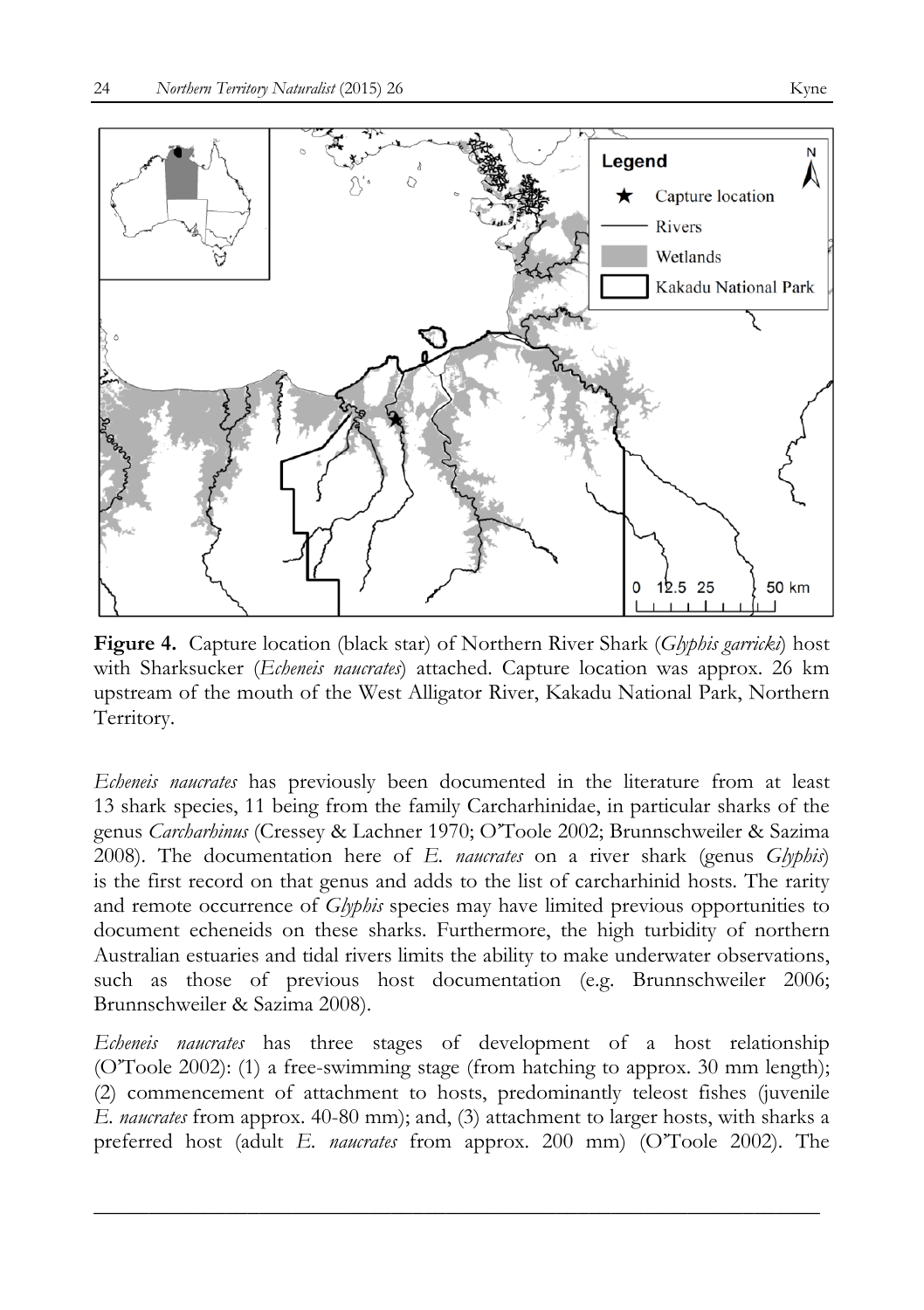individual found on *G. garricki* (178 mm TL) was roughly a size corresponding to the final stage, when sharks are a preferred host.

During northern Australia's dry season (roughly May-October), tidally-influenced rivers are dominated by tidal saline waters, and conversely are dominated by freshwater inputs (and thus low salinities) during the monsoonal wet season (roughly November-April). As a euryhaline species, *G. garricki* encounters a range of salinities in this habitat, but given the marine occurrence of *E. naucrates*, sharks are only likely to host *E. naucrates* in rivers when salinities are higher.

## **Acknowledgements**

Thanks to the Traditional Owners and staff of Kakadu National Park for access to the West Alligator River. Anne O'Dea, Steve Winderlich and Khan Spokes provided valuable logistical support and Michael Lawrence-Taylor assisted in the field. Michael Hammer and Rex Williams provided curatorial assistance. Michael Hammer is also thanked for providing the photograph of the specimen. Vanessa Adams prepared the capture location map. Thanks to Juerg Brunnschweiler for reviewing the manuscript. This study was supported by the Marine Biodiversity Hub, a collaborative partnership supported through funding from the Australian Government's National Environmental Research Program (NERP). Further support was provided by the NERP Northern Australia Hub, Northern Territory Fisheries and Kakadu National Park.

## **References**

- Brunnschweiler J.M. (2006) Sharksucker–shark interaction in two carcharhinid species. *Marine Ecology* 27, 89–94.
- Brunnschweiler J.M. and Sazima I. (2008) A new and unexpected host for the sharksucker (*Echeneis naucrates*) with a brief review of the echeneid-host interactions. *Marine Biodiversity Records* 1, e41. doi:10.1017/S1755267206004349 (accessed 13 January 2015).
- Collette B.B. (1999) Echeneidae. Remoras (sharksuckers, discfishes). In: Carpenter K.E. and Niem V.H. (eds). *The Living Marine Resources of the Western Central Pacific. Volume 4. Bony fishes part 2 (Mugilidae to Carangidae).* Pp. 2652–2654. FAO Species Identification Guide for Fishery Purposes. FAO, Rome.
- Compagno L.J.V., White W.T. and Last P.R. (2008) *Glyphis garricki* sp. nov., a new species of river shark (Carcharhiniformes: Carcharhinidae) from northern Australia and Papua New Guinea, with a redescription of *Glyphis glyphis* (Müller & Henle, 1839). In: Last P.R., White W.T. and Pogonoski J.J. (eds). Descriptions of New Australian Chondrichthyans. Pp. 203–225. *CSIRO Marine and Atmospheric Research Paper* No. 022.
- Cressey R.F. and Lachner E.A. (1970) The parasitic copepod diet and life history of diskfishes (Echeneidae). *Copeia* 1970, 310–318.
- Kyne P.M. (2014) Threatened fishes and marine turtles of Kakadu National Park (with notes on marine mammals). In: Winderlich S. and Woinarski J. (eds). *Kakadu National Park Landscape Symposia Series. Symposium 7: Conservation of Threatened Species, 26–27 March 2013*, Bowali Visitor Centre, Kakadu National Park, pp. 58–74. Internal Report 623, Supervising Scientist, Darwin.